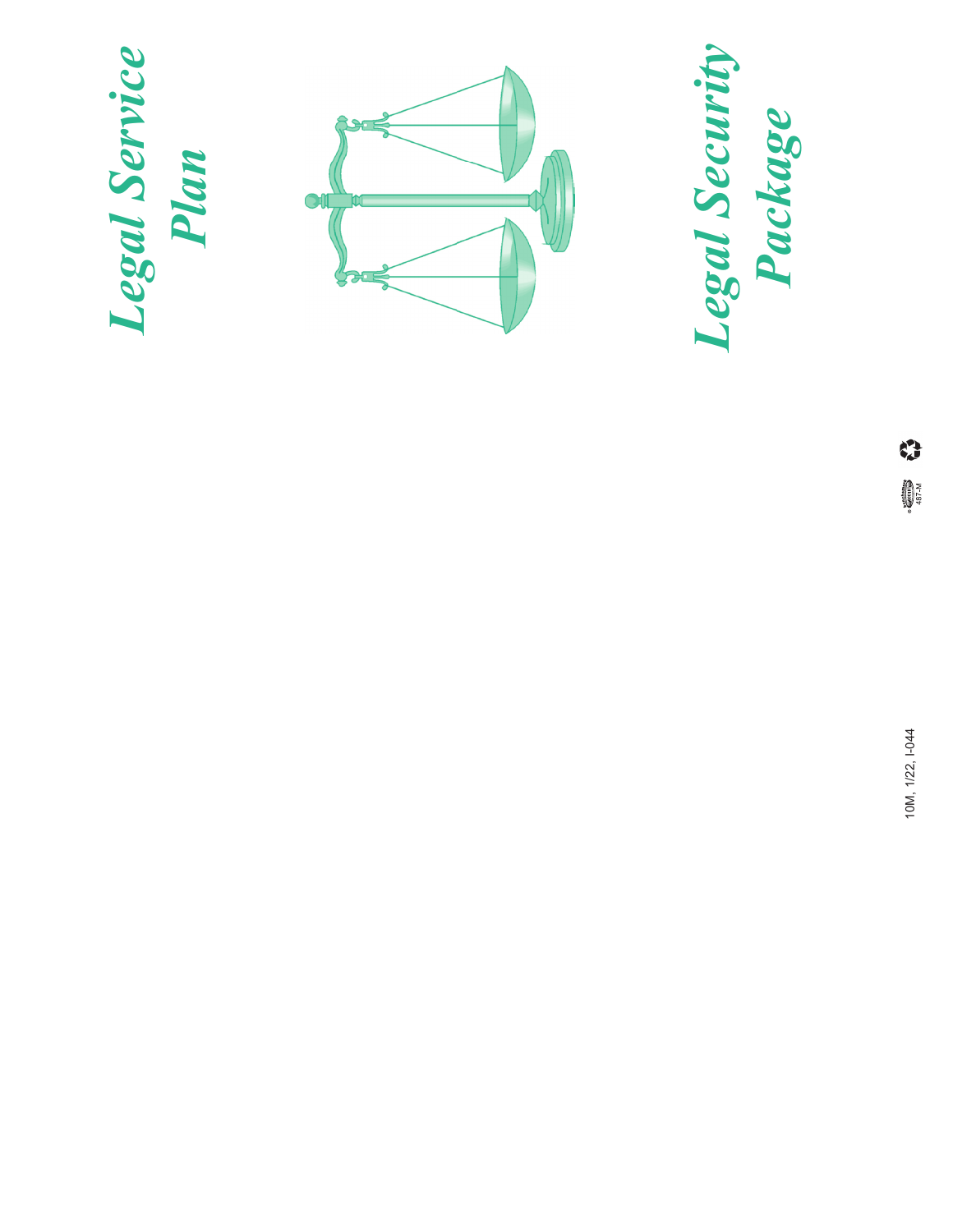| <b>Date Received:</b> | <b>For Office Use Only</b> |                 |                                   |                                                         |
|-----------------------|----------------------------|-----------------|-----------------------------------|---------------------------------------------------------|
|                       | Q. Rev.                    | <b>Initials</b> | <b>Date</b>                       | <b>HCP/POA Mailed</b><br><b>Initials</b><br><b>Date</b> |
|                       | W. Rev.                    | <b>Initials</b> | Date                              | W. Mailed<br><b>Initials</b><br>Date                    |
|                       |                            |                 | <b>Bester Corporation Control</b> |                                                         |

### *Personal Data*

The information requested on this Personal Data Sheet will be used solely for the preparation of your legal documents. All documents drafted in response to this completed questionnaire will be prepared for the Covered Individual named on this Personal Data Sheet. You cannot divide the documents in this Security Package between Covered Individuals. Complete attorney/client confidentiality will be preserved at all times. If you have any questions, please call the National Legal Office at 800-832-5182 (for New York residents) or 800-292-8063 (for residents of all other states).

|                                                                                                                                                                                                                                      |                                         | (Please Print) |                  |                  |  |
|--------------------------------------------------------------------------------------------------------------------------------------------------------------------------------------------------------------------------------------|-----------------------------------------|----------------|------------------|------------------|--|
| Legal Service Plan Covered Participant's Name:                                                                                                                                                                                       |                                         |                |                  |                  |  |
|                                                                                                                                                                                                                                      |                                         |                |                  |                  |  |
| First                                                                                                                                                                                                                                | Middle                                  | Last           |                  | NYSUT Member ID# |  |
| 1. Your Name (if other than above):                                                                                                                                                                                                  |                                         |                |                  |                  |  |
|                                                                                                                                                                                                                                      |                                         |                |                  |                  |  |
| First                                                                                                                                                                                                                                | Middle                                  | Last           |                  |                  |  |
|                                                                                                                                                                                                                                      |                                         |                |                  |                  |  |
| 4. Marital Status:<br>$\Box$ Single                                                                                                                                                                                                  | □ Married □ Domestic Partners □ Widowed |                | $\Box$ Separated | <b>Divorced</b>  |  |
| 5. Current Address:                                                                                                                                                                                                                  |                                         |                |                  |                  |  |
|                                                                                                                                                                                                                                      |                                         |                |                  |                  |  |
|                                                                                                                                                                                                                                      |                                         |                |                  |                  |  |
| 6. Telephone number(s):                                                                                                                                                                                                              |                                         |                |                  |                  |  |
|                                                                                                                                                                                                                                      |                                         |                |                  |                  |  |
| 7. Email Address <b>Contract Contract Contract Contract Contract Contract Contract Contract Contract Contract Contract Contract Contract Contract Contract Contract Contract Contract Contract Contract Contract Contract Contra</b> |                                         |                |                  |                  |  |
|                                                                                                                                                                                                                                      |                                         |                |                  |                  |  |
| 9. Spouse or domestic partner's name:                                                                                                                                                                                                |                                         |                |                  |                  |  |
| 10. Indicate if spouse or domestic partner has been known by another name:                                                                                                                                                           |                                         |                |                  |                  |  |
| 11. Country of domestic partner's Citizenship:<br><u> 1980 - Johann John Stein, marwolaethau (b. 1980)</u>                                                                                                                           |                                         |                |                  |                  |  |
|                                                                                                                                                                                                                                      |                                         |                |                  |                  |  |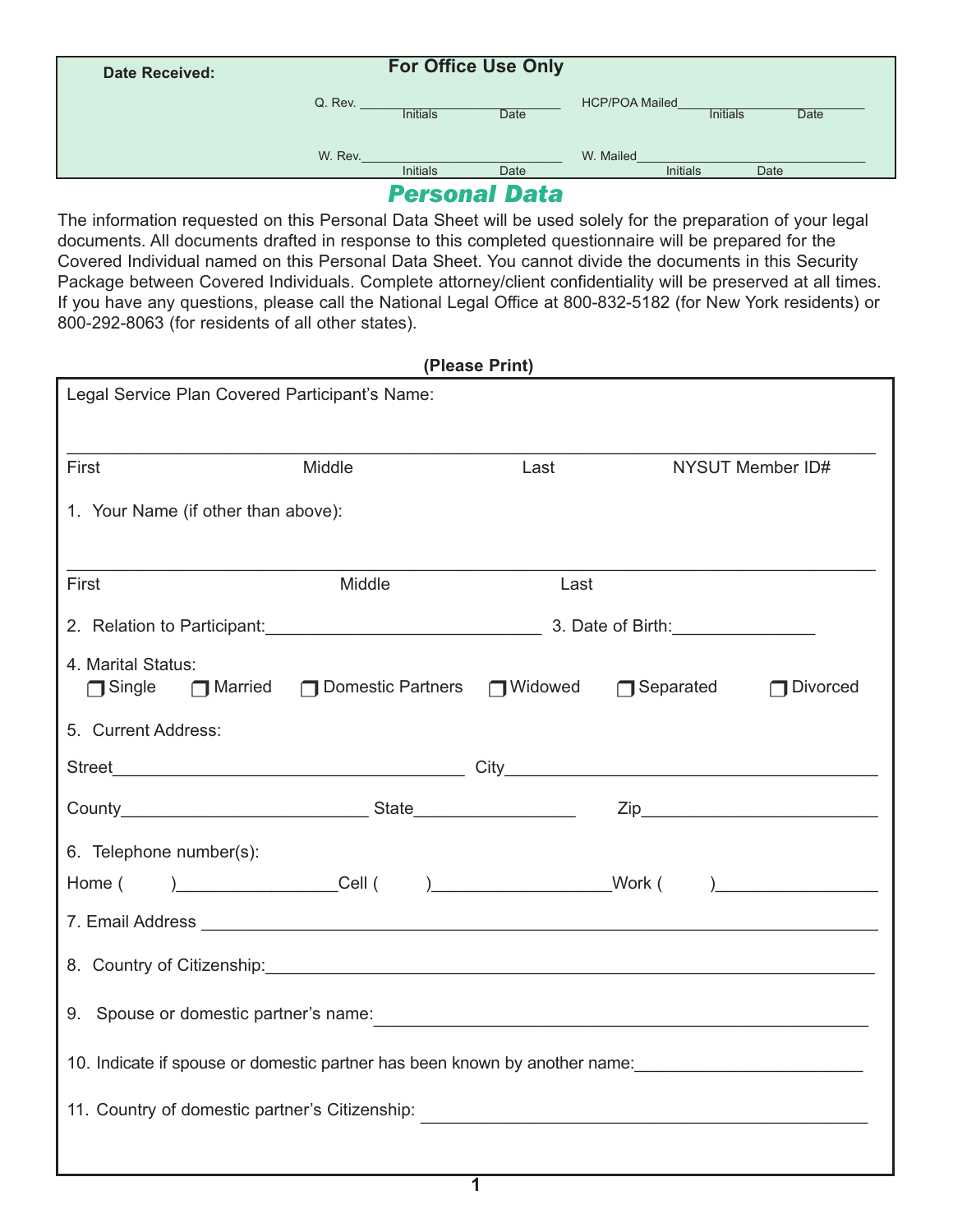## *I. Health Care Proxy and II. Living Will*

The Health Care Proxy (also known in some states as the "Medical Durable Power of Attorney") allows you to appoint an agent to make all health care decisions for you in the event that you are unable to make those decisions. Your agent's authority will begin when physicians determine you lack the capacity to make health care decisions. You may appoint your spouse or domestic partner if you desire. Also, you may appoint an alternate agent in the event your primary choice is unable or unwilling to act as your agent. You may appoint one agent and one (or more) alternate agent(s). However, only one agent can act in that capacity at a time.

The Living Will (also known in some states as "Directives for Health Care" or "Instructions Regarding Medical Decisions") indicates that no heroic measures should be taken in the event survival is dependent upon the use of life-sustaining equipment.

Your Health Care Proxy Agent is required to follow the instructions of your Living Will.

The person you appoint as agent or alternate must be over eighteen (18) years old. If you appoint a physician as your agent, they may have to choose between acting as your agent or as your attending physician. Also, if you are a patient or resident of a hospital, nursing home or mental hygiene facility, there are special restrictions about appointing someone who works for that facility as your agent. You should ask personnel at the facility to explain those restrictions.

| 1. Health Care Proxy Designated Agent (decision maker)                                                                                                                                                                         |  |  |                               |  |  |
|--------------------------------------------------------------------------------------------------------------------------------------------------------------------------------------------------------------------------------|--|--|-------------------------------|--|--|
|                                                                                                                                                                                                                                |  |  |                               |  |  |
|                                                                                                                                                                                                                                |  |  |                               |  |  |
|                                                                                                                                                                                                                                |  |  |                               |  |  |
| Telephone: Home ( ) ____________________Cell ( ) _______________________________ Work ( ) _______________                                                                                                                      |  |  |                               |  |  |
|                                                                                                                                                                                                                                |  |  |                               |  |  |
|                                                                                                                                                                                                                                |  |  | 2. Alternate Agent (optional) |  |  |
| Name: Name: Name: Name: Name: Name: Name: Name: Name: Name: Name: Name: Name: Name: Name: Name: Name: Name: Name: Name: Name: Name: Name: Name: Name: Name: Name: Name: Name: Name: Name: Name: Name: Name: Name: Name: Name:  |  |  |                               |  |  |
| Street: New York Street Street Street Street Street Street Street Street Street Street Street Street Street Street Street Street Street Street Street Street Street Street Street Street Street Street Street Street Street St |  |  |                               |  |  |
|                                                                                                                                                                                                                                |  |  |                               |  |  |
| Telephone: Home ( ) Cell ( ) Work ( )                                                                                                                                                                                          |  |  |                               |  |  |

*Continued*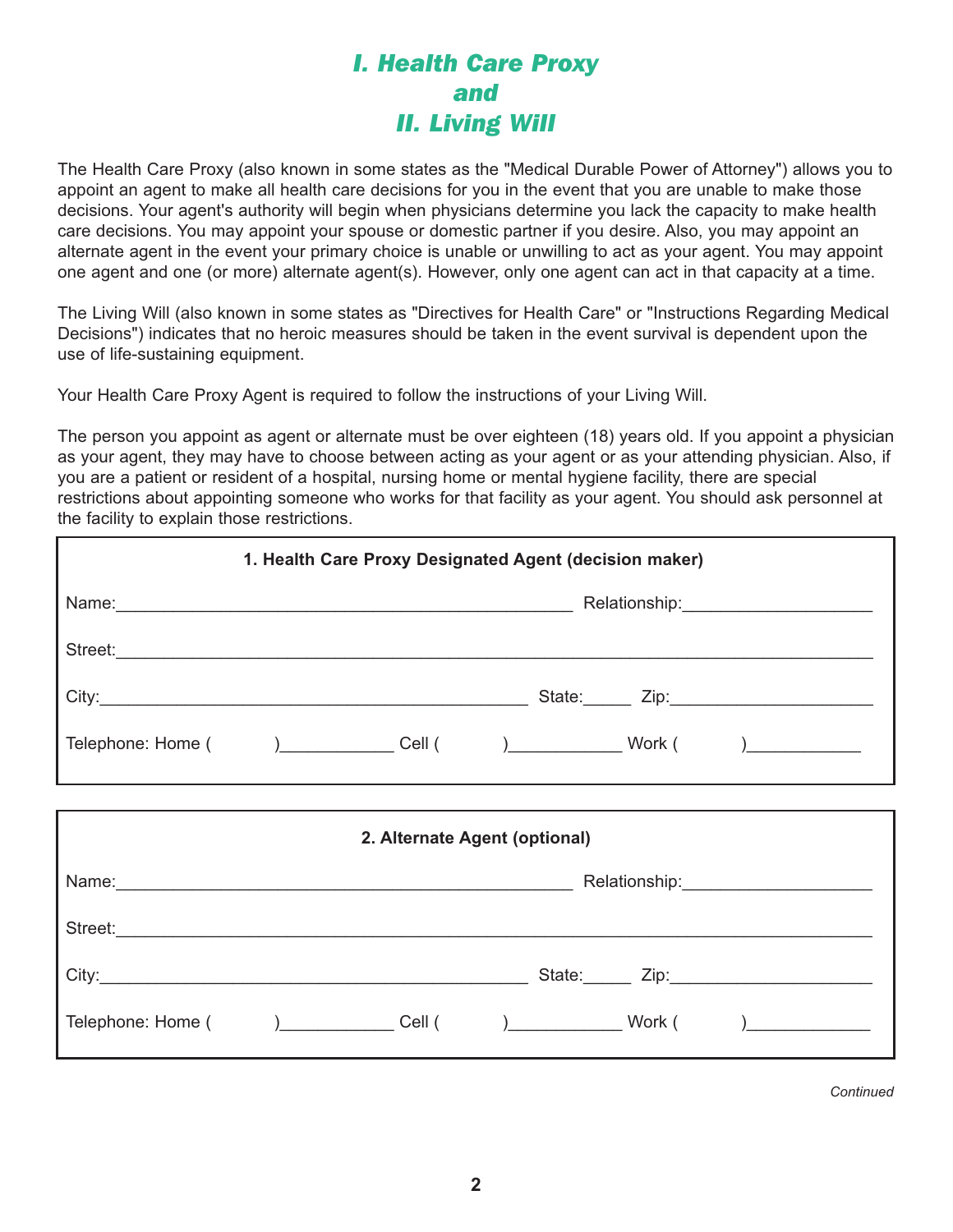## *III. Confidential Simple Will Questionnaire Review and Consider the Following*

- **A.** The Simple Will prepared for you based upon the information you have set forth in this questionnaire will provide for the distribution of your estate only.
- **B.** Reciprocal documents are two sets of documents made by two persons in which identical provisions are made in favor of each other (i.e., husband to wife, wife to husband; domestic partner to domestic partner).
- **C.** Non-identical documents are documents made by two persons in which the provisions are not identical.
- **D.** Your Will affects property held solely in your name. Jointly owned property will pass to the other joint owner. Property "In Trust For" the beneficiary of an insurance policy or an Individual Retirement Account will pass to that person or persons designated on the policy or account. Your Will only disposes of property that is not jointly owned or otherwise controlled by statute.
- **E.** If you would like to purchase additional Legal Security Packages, see page 10.

#### *Assets*

Your estate may be subject to New York State Estate Taxation if the sum of your assets is at least \$1 million (check your state's estate tax exemption). In addition, your estate may be subject to additional Federal and State estate taxes if you or your spouse or domestic partner are not U.S. citizens. Please call the National Legal Office to obtain estate planning advice, which may reduce any tax burden, if (a) your estate is at least \$1 million, (b) you or your spouse or domestic partner are not U.S. citizens, or (c) your estate exceeds the Federal estate tax exemption.

## *Will Provisions*

Subsections **A, B, C, D, or E** below, respectively, set forth the Will provisions most customarily and usually requested by:

- A. Married persons or domestic partners with child(ren) or grandchild(ren), or
- **B.** Married persons or domestic partners without child(ren) or grandchild(ren), or
- C. Unmarried, divorced or widowed persons with child(ren) or grandchild(ren), or
- **D.** Unmarried persons without child(ren) or grandchild(ren), or
- E. Individuals desiring an alternative plan of distribution.

*Note: Check one box only - A, B, C, D, or E. A check mark in the box adjacent to section A, B, C, or D will indicate that you wish for your property to be distributed precisely as indicated in all of the subdivisions of that section. In the event that you do not wish your property to pass exactly as set forth in all of the subdivisions in section A, B, C, or D, check the box adjacent to section E, and indicate your plan of distribution in detail in the space provided in section E. Add additional sheets if necessary.*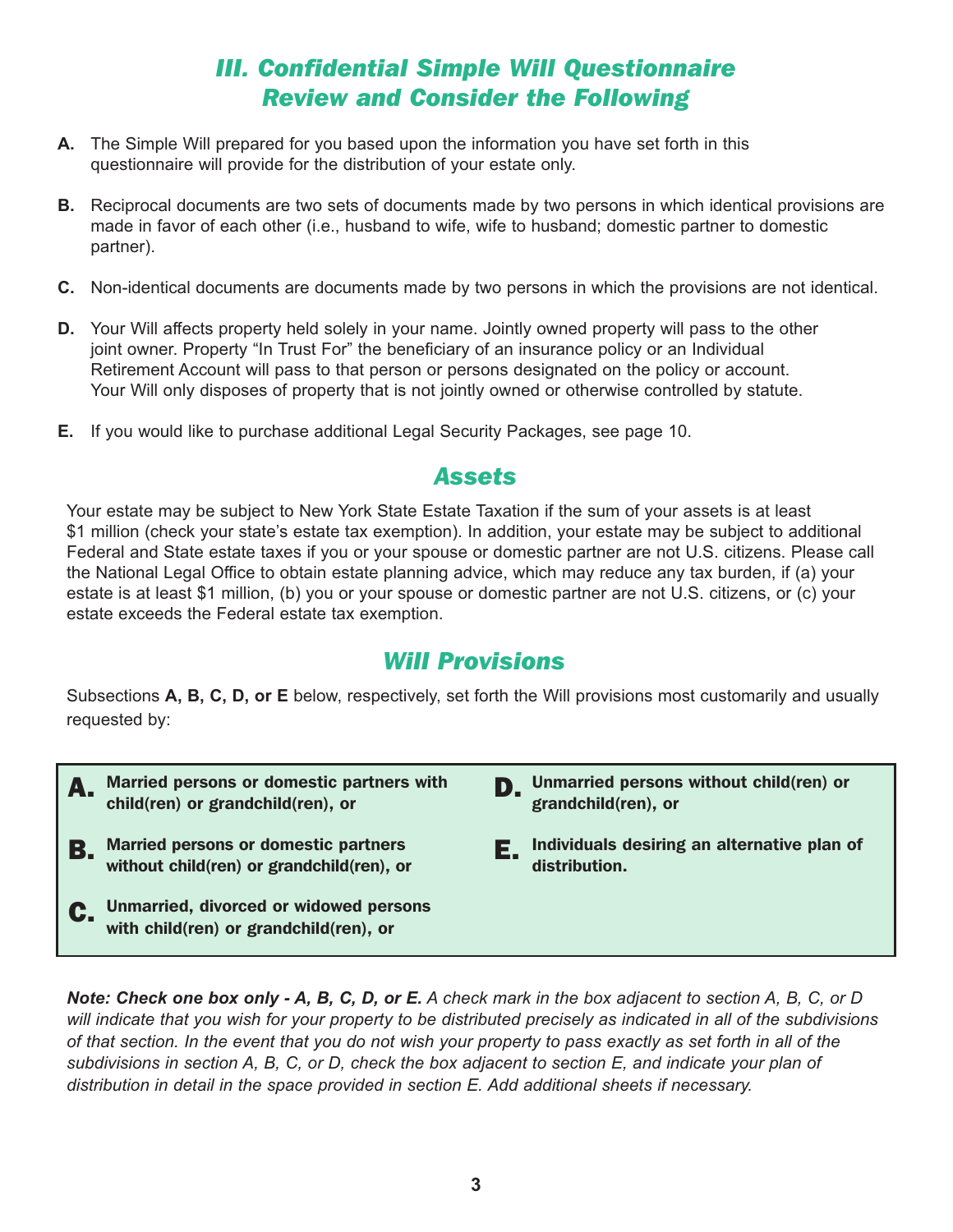#### A. **Married Persons or Domestic Partners with Child(ren) or**   $\Box$ **Grandchild(ren)**

Generally, most married people and domestic partners with child(ren) or grandchild(ren) provide that upon their death, their property will be distributed as follows:

- 1. Your estate (all property and assets not owned jointly with another person) will be distributed to your surviving spouse or domestic partner, but
- 2. If your spouse or domestic partner predeceases you, your estate will be divided in equal shares among all of your living children, but
- 3. If your spouse or domestic partner and one or more of your children predecease you, that child's share will be distributed to their child(ren), in equal shares, but
- 4. If your spouse or domestic partner and all of your children and grandchildren predecease you, your estate will be distributed to your living parent, or equally to your living parents, but
- 5. Should both of your parents predecease you, your estate will be distributed equally to your siblings or equally to the children of a predeceased sibling(s).

(Please check box A above only if you wish for your property to be distributed precisely and exactly as indicated in section A, 1 through 5, above.)

*Note: If you have checked section A above, do not check section B, C, D, or E. If you have children under the age of eighteen (18) years, you must appoint a Guardian for those children by completing the "Guardian(s)" Section on page 6.*

#### **Married Persons or Domestic Partners without Child(ren) or Grandchild(ren)** B.

Generally, most married people and domestic partners without child(ren) or grandchild(ren) provide that upon their death, their property will be distributed as follows:

- 1. Your estate (all property and assets not owned jointly with another person) will be distributed to your surviving spouse or domestic partner, but
- 2. If your spouse or domestic partner predeceases you, your estate will be distributed to your living parent, or equally to your living parents, but
- 3. Should both of your parents predecease you, your estate will be distributed equally to your siblings or equally to the children of a predeceased sibling(s).

 (Please check box B above only if you wish for your property to be distributed precisely and exactly as indicated in section B, 1 through 3, above.)

*Note: If you have checked section B above, do not check section A, C, D, or E.*

C.

### **Unmarried, Divorced or Widowed Persons with Child(ren) or Grandchild(ren)**

Generally, most unmarried, divorced or widowed persons with child(ren) or grandchild(ren) provide that upon their death, their property will be distributed as follows:

- 1. Your estate (all property and assets not owned jointly with another person) will be distributed in equal shares to all of your living child(ren), but
- 2. If one or more of your children predeceases you, that deceased child's share will be distributed to their child(ren), your grandchild(ren), in equal shares, but
- 3. If all of your children and grandchild(ren) predecease you, your estate will be distributed to your living parent, or equally to your living parents, but
- 4. Should both of your parents predecease you, your estate will be distributed equally to your sibling or equally to the children of a predeceased sibling(s).

 (Please check box C above only if you wish for your property to be distributed precisely and exactly as indicated in section C, 1 through 4, above.)

*Note: If you have checked section C above, do not check section A, B, D, or E. If you have children under the age of eighteen (18) years, you must appoint a Guardian for those children by completing the "Guardian(s)" Section on page 6.*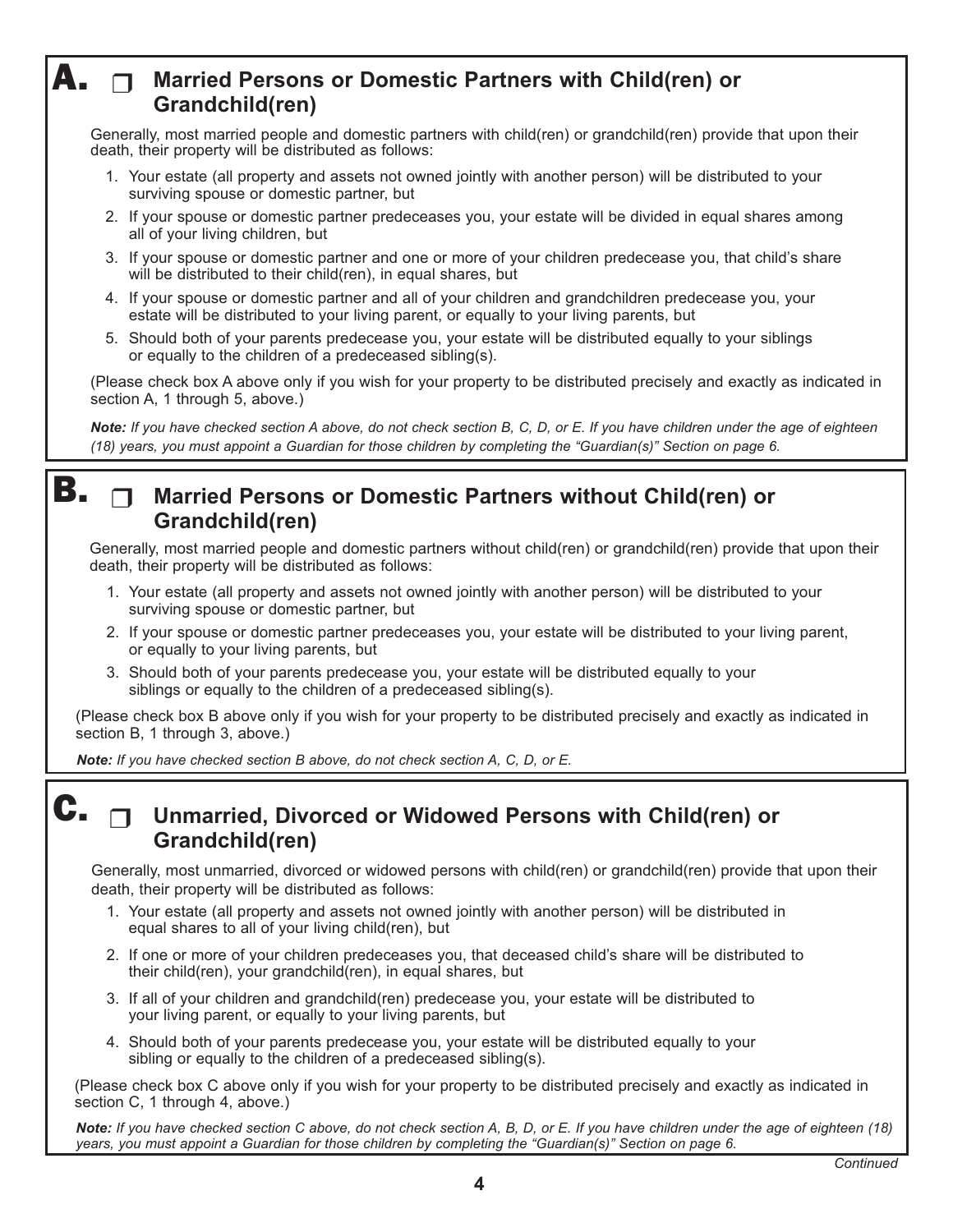#### **Unmarried Persons without Child(ren) or Grandchild(ren)** D.

Generally, most unmarried persons without child(ren) or grandchild(ren) provide that upon their death, their property will be distributed as follows:

- 1. Your estate (all property and assets not owned jointly with another person) will be distributed to your living parent, or equally to your living parents, but
- 2. Should both of your parents predecease you, your estate will be distributed equally to your siblings or equally to the children of a predeceased sibling(s).

(Please check box D above only if you wish for your property to be distributed precisely and exactly as indicated in section D, 1 through 2, above.)

*Note: If you have checked section D above, do not check section A, B, C, or E.*

#### E.

## **Alternate Plan of Distribution**

Because your Will is a statement of your wishes and instructions, you may distribute your assets in any manner you choose. However, the following statutory limitations and rights may apply. These limitations and rights may vary by state.

- 1. In the event that you do not give your spouse at least a one-third share of your estate, your spouse may then, upon your death, contest the Will and assert their statutory right to receive a one-third share of your estate. For Florida Wills, the applicable percentage is 30%. *Note: A separated spouse retains statutory rights, unless they have waived these rights in a separation agreement or other document.*
- 2. If you have children under age 18 whom you named as beneficiaries of your estate, the person(s) you appoint as their Guardian will oversee your children's inheritance until your children reach age 18. Should you wish to establish a Trust for your children in your Will, instead of having their inheritance placed in a Guardianship account, please indicate so below, and you will be contacted by the National Legal Office. *Note: The creation of a Trust may NOT be included in the free Simple Will benefit provided by the Legal Service Plan (refer to your Certificate of Coverage).*
- 3. **For Wills prepared in Florida:** In the event any lineal descendants or spouse survives you, and your Will gives part or all of your estate to charities, your surviving spouse or descendants may, upon your death, contest your Will in Florida and assert their statutory right to receive a share of the charitable gift, unless the Will is executed at least six (6) months prior to your death.

If, after considering all the preceding provisions and limitations, you choose to provide an alternative method of distribution, check box E above and describe, in detail, every provision that you desire to be included in your plan of distribution. Please include the full names and relationships of all beneficiaries.

You may list specific gifts to individuals and/or divide your estate among several individuals by listing percentages to each, making sure the percentages total 100%. Type or print clearly. Add additional sheets if necessary.

\_\_\_\_\_\_\_\_\_\_\_\_\_\_\_\_\_\_\_\_\_\_\_\_\_\_\_\_\_\_\_\_\_\_\_\_\_\_\_\_\_\_\_\_\_\_\_\_\_\_\_\_\_\_\_\_\_\_\_\_\_\_\_\_\_\_\_\_\_\_\_\_\_\_\_\_\_\_\_\_

\_\_\_\_\_\_\_\_\_\_\_\_\_\_\_\_\_\_\_\_\_\_\_\_\_\_\_\_\_\_\_\_\_\_\_\_\_\_\_\_\_\_\_\_\_\_\_\_\_\_\_\_\_\_\_\_\_\_\_\_\_\_\_\_\_\_\_\_\_\_\_\_\_\_\_\_\_\_\_\_

\_\_\_\_\_\_\_\_\_\_\_\_\_\_\_\_\_\_\_\_\_\_\_\_\_\_\_\_\_\_\_\_\_\_\_\_\_\_\_\_\_\_\_\_\_\_\_\_\_\_\_\_\_\_\_\_\_\_\_\_\_\_\_\_\_\_\_\_\_\_\_\_\_\_\_\_\_\_\_\_

\_\_\_\_\_\_\_\_\_\_\_\_\_\_\_\_\_\_\_\_\_\_\_\_\_\_\_\_\_\_\_\_\_\_\_\_\_\_\_\_\_\_\_\_\_\_\_\_\_\_\_\_\_\_\_\_\_\_\_\_\_\_\_\_\_\_\_\_\_\_\_\_\_\_\_\_\_\_\_\_

*Note: If you have checked section E above, do not check section A, B, C, or D.*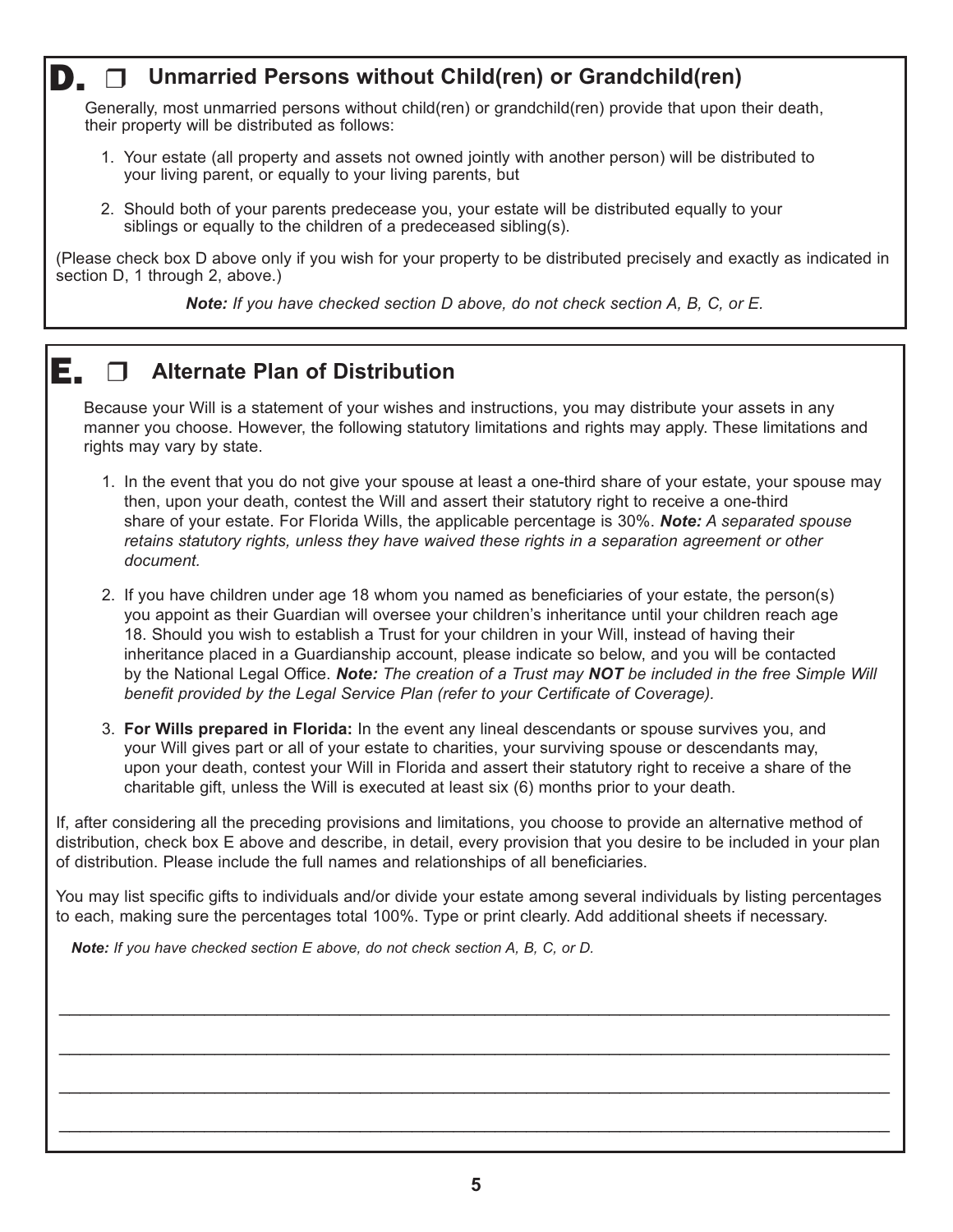#### *Estate Executor, Executrix or Personal Representative (Florida)*

The person charged with administering your estate; paying taxes and/or other debts; and preserving, managing, and distributing estate assets and property is called an Executor, Executrix or Personal Representative. This person should be one in whom you have complete trust and confidence. **Your spouse or domestic partner may be named if you so desire.** 

Please provide the following information about the person you wish to name to serve in this capacity.

| 1. Primary choice of Executor, Executrix or Personal<br>Representative (can be your spouse or domestic partner). | 2. Alternate choice of Executor, Executrix or Personal<br>Representative. This individual will serve in the event<br>either the primary or co-executor(trix)/personal representative<br>is not available or alive at the time of your death. |
|------------------------------------------------------------------------------------------------------------------|----------------------------------------------------------------------------------------------------------------------------------------------------------------------------------------------------------------------------------------------|
|                                                                                                                  |                                                                                                                                                                                                                                              |
| If you wish to have an individual serve with your primary<br>choice as co-executor, co-executrix or              |                                                                                                                                                                                                                                              |
| co-personal representative, insert that individual's<br>name below:                                              | "Joint" Alternate Executor, Executrix or Personal<br>Representative (if you so desire).                                                                                                                                                      |
|                                                                                                                  |                                                                                                                                                                                                                                              |
|                                                                                                                  |                                                                                                                                                                                                                                              |

#### *Guardian(s) of Minor Children*

The surviving parent of a child under the age of eighteen (18) is ordinarily entitled to be the Guardian of that child. In the case of simultaneous death of you and your spouse or domestic partner, or if you are a single parent, you should appoint a Guardian for your child(ren) under the age of eighteen (18). Prior to the completion of this Questionnaire, you should make sure your proposed Guardian(s) is (are) willing to serve as Guardian(s). This Guardian will have legal custody of your children in the event that you and your spouse or domestic partner die before your children reach age eighteen (18). To appoint a Guardian in your Will, please complete the Guardian section on page 7.

An individual will be disqualified from acting as a Guardian or Executor/Executrix/Personal Representative if that individual is:

- 1. Less than eighteen (18) years of age, or
- 2. A judicially declared incompetent, or
- 3. A non-United States citizen who does not reside in the United States, or
- 4. A convicted felon.

**For Wills being prepared in Florida:** When naming a Guardian/Personal Representative, the individual must be a Florida resident unless the individual named is your spouse, or blood relation, or the spouse of a blood relation. These individuals can serve even if they are not residents of Florida.

**Important information concerning Guardianship:** Another important factor to consider is how your children will inherit from your estate if they are under age eighteen (18). If you have a Simple Will prepared and only complete the Guardian section, assets passing under your Will to your children will be placed under a Courtsupervised Guardianship Estate. The Guardian of your children will account to the Court annually for the funds in the estate until your children reach age eighteen (18). The Guardian will also have to request the Court's permission to withdraw funds from the Guardianship accounts for your children's needs.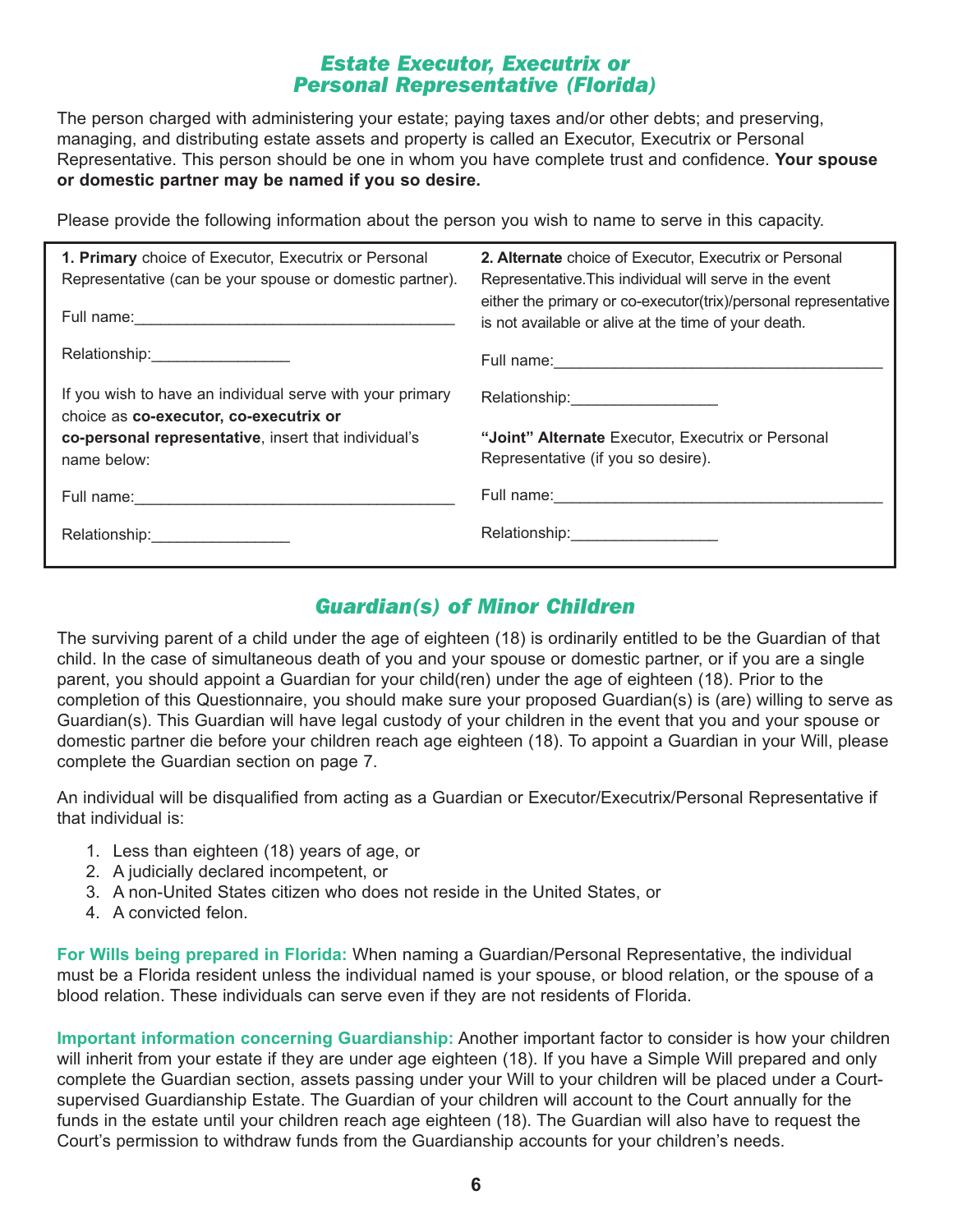Many parents prefer to establish a Trust for their minor children in their Wills. Through the Trust, parents can name Trustees (who may also be the same persons as the Guardians) to hold assets inherited by their children, and use the funds for the children's needs (health, education, maintenance, support, etc.). The Trustees do not need Court permission to withdraw money from the Trust for the children's needs. In addition, parents may even choose to stagger the outright distribution in equal portions (for example, at ages 21, 25 and 30).

Once you establish a Trust within a Will, the document is no longer considered a Simple Will and it may not be included in your free Simple Will benefit. If you wish to establish a Trust for your children, additional fees may be incurred. Please contact the National Legal Office for further instructions. The National Legal Office telephone numbers are listed on page 1.

Provide the following information about the person(s) you select to be Guardian(s). In the event that my spouse predeceases me, I name as Guardian(s):

| 1. Primary choice of Guardian:       | 2. Alternate choice of Guardian:                   |
|--------------------------------------|----------------------------------------------------|
|                                      | Full Name: <u>Contract Communication</u>           |
|                                      | Relationship:<br><u> </u>                          |
| "Joint" Guardian (if you so desire): | "Joint" Alternate Guardian (if you so desire):     |
|                                      | Full name: <u>________________________________</u> |
|                                      |                                                    |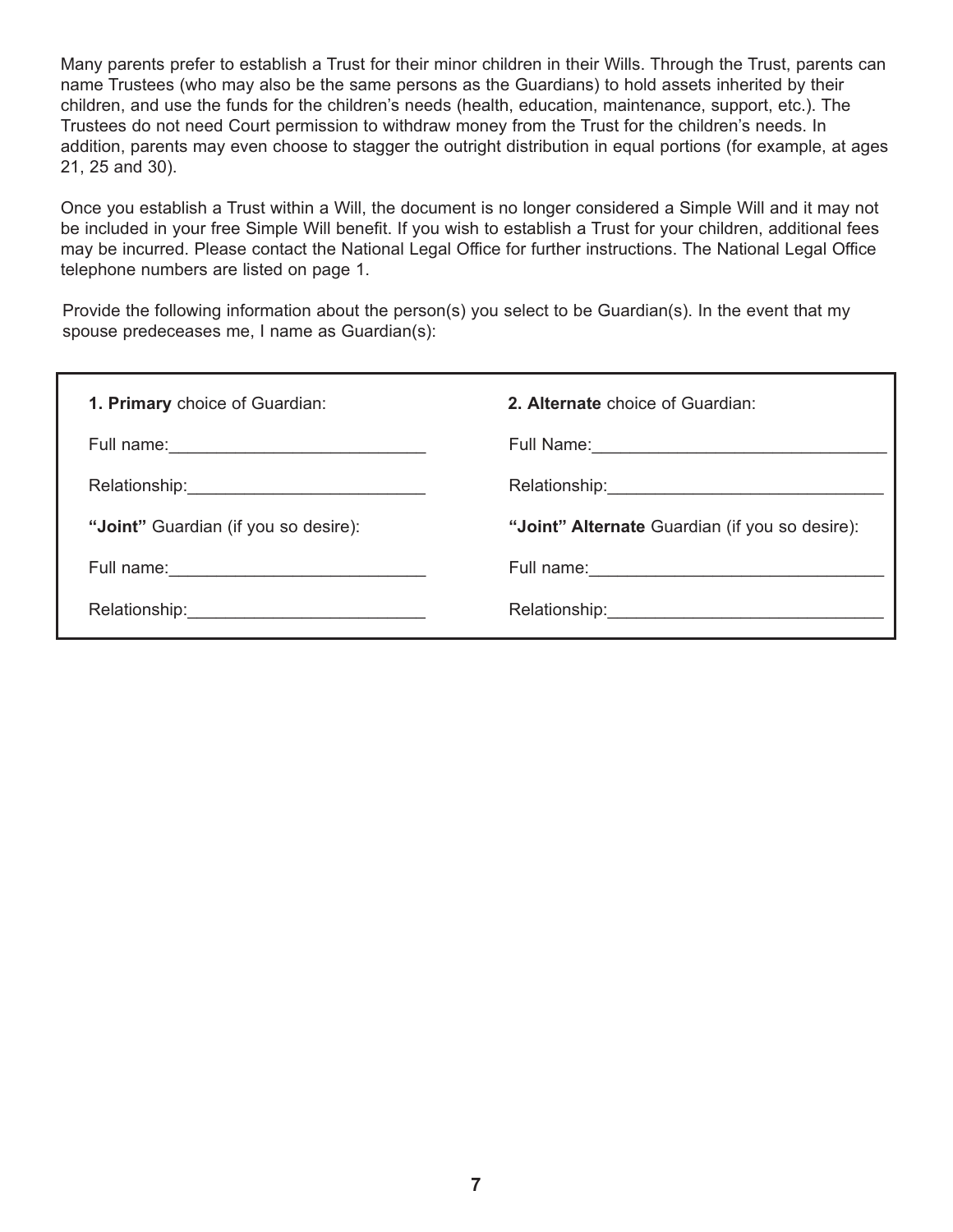## *I. Power of Attorney for Financial Transactions*

The Power of Attorney permits you to designate one or two people as your decision maker(s), referred to as your agents(s), to handle your financial affairs (as opposed to your health affairs) if you are unable to do so. If you prefer to designate more than one person as your agents(s), you may do so, but you must specify whether you want those persons to act "**Jointly**" or "**Separately**." If they are to act **Jointly**, both must sign your financial papers. If they are to act **Separately**, each one can act independently of the other. This Power of Attorney provides your agents(s) with full authority to sign your name to any legal document, in addition to acting as your agent in specific situations, such as making decisions regarding retirement plans, making gifts, tax elections, etc.

| 1. Agents(s) (decision maker)                                                                                                                                                                                                                   | 2. Co-Agents(s) (optional)    |
|-------------------------------------------------------------------------------------------------------------------------------------------------------------------------------------------------------------------------------------------------|-------------------------------|
|                                                                                                                                                                                                                                                 |                               |
| Address<br><u> 1980 - Andrea Aonaich an Dùbhlachd an Dùbhlachd an Dùbhlachd an Dùbhlachd an Dùbhlachd an Dùbhlachd an Dùbhlachd an Dùbhlachd an Dùbhlachd an Dùbhlachd an Dùbhlachd an Dùbhlachd an Dùbhlachd an Dùbhlachd an Dùbhlachd an </u> | Address _____________________ |
| (NO P.O. Box)                                                                                                                                                                                                                                   | (NO P.O. Box)                 |
| Relationship<br><u>Relationship</u>                                                                                                                                                                                                             |                               |
| Check one if you appoint more than one person:                                                                                                                                                                                                  |                               |
| $\Box$ Act Separately $\Box$ Act Jointly                                                                                                                                                                                                        |                               |

You may also prefer to appoint an alternate agent(s) to manage your financial affairs in the event your primary agent(s) cannot serve because of death, resignation, incapacity, or any other reason.

| 1. Alternate Agents(s) (decision maker)                                    | 2. Alternate Co-Agents(s) (optional)               |  |
|----------------------------------------------------------------------------|----------------------------------------------------|--|
| Name<br><u> 1980 - Jan Samuel Barbara, margaret eta idazlea (h. 1980).</u> |                                                    |  |
|                                                                            |                                                    |  |
| (NO P.O. Box)                                                              | (NO P.O. Box)                                      |  |
|                                                                            | Relationship<br><u>___________________________</u> |  |
| Check one if you appoint more than one person:                             |                                                    |  |
| Act Separately $\Box$ Act Jointly                                          |                                                    |  |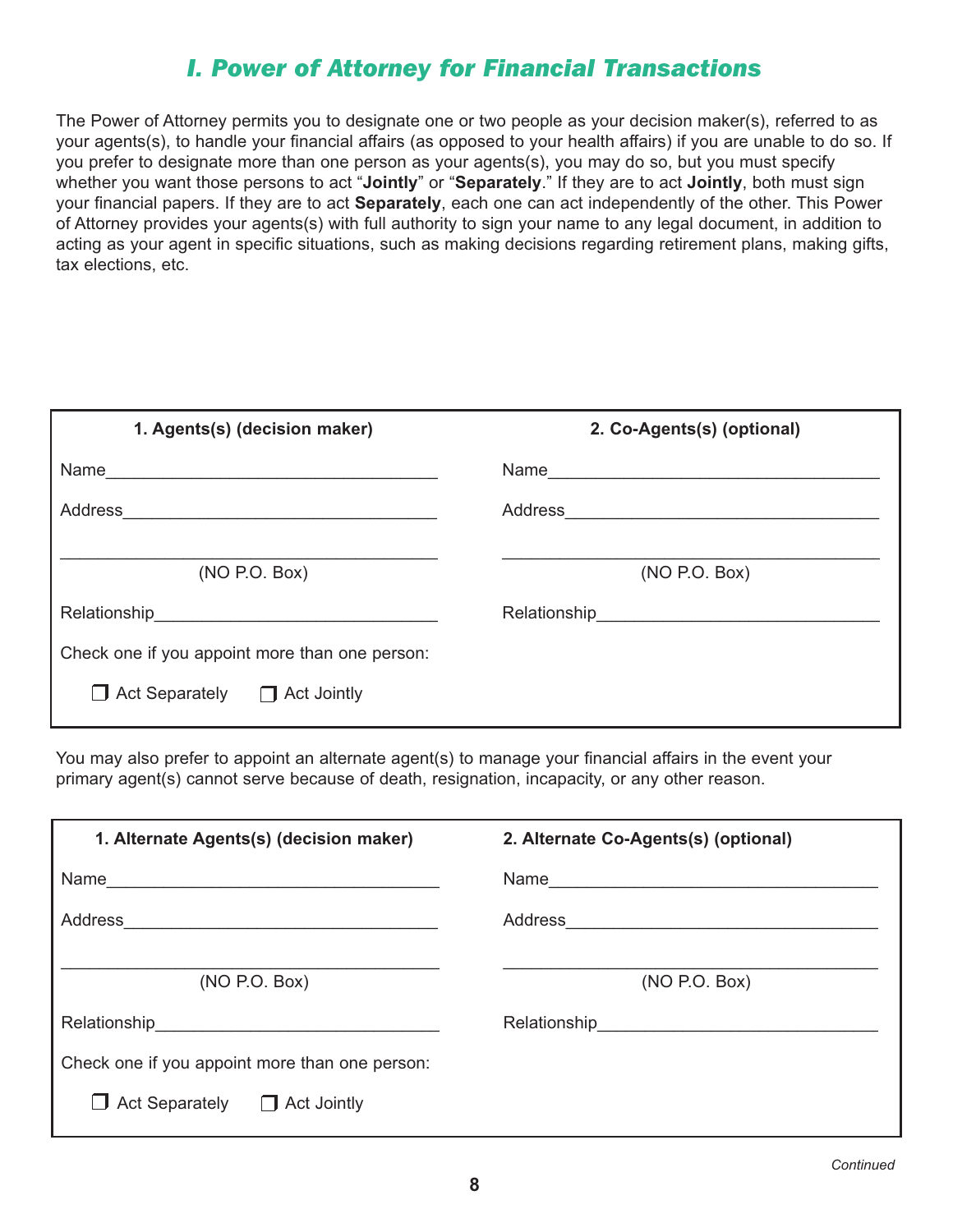*Power of Attorney, continued...*

# **IMPORTANT FOR NEW YORK STATE RESIDENTS: (PLEASE READ CAREFULLY)**

#### *FAILURE TO COMPLETE THIS FORM WILL RESULT IN A DELAY OF PROCESSING YOUR DOCUMENTS!*

A. The new **NEW YORK** Power of Attorney allows for you to appoint a third party, a **"monitor,"** to **oversee the actions of your agent(s)**. The monitor can demand from your agent(s) documentation concerning transactions your agent(s) made on your behalf. If you wish to appoint a monitor to oversee your agent(s), please check the below box:

Yes, I would like a monitor to oversee my agent(s).

\_\_\_\_\_\_\_\_\_\_\_\_\_\_\_\_\_\_\_\_\_\_\_\_\_\_\_\_\_\_\_\_\_\_\_\_\_\_\_ (Name and Address of Monitor)

\_\_\_\_\_\_\_\_\_\_\_\_\_\_\_\_\_\_\_\_\_\_\_\_\_\_\_\_\_\_\_\_\_\_\_\_\_\_\_

 $\Box$  No, I would not like to appoint a monitor at this time.

B. The new **NEW YORK** Power of Attorney requires that you sign a Statutory Gifts Rider (SGR) if you wish to allow your agent(s) appointed under your Power of Attorney to make gifts. This rider is an **optional** document that allows your agent(s) to make gifts of your money or property during your lifetime under his or her authority in your Power of Attorney. In order for a principal to authorize an agent(s) to make gifts, **you must execute the SGR in addition to the Power of Attorney**. If you wish to allow your agent(s) to make gifts on your behalf, please check the box below:

> Yes, I wish to allow my agent(s) to make gifts on my behalf; provide me with a Statutory Gifts Rider.

> No, I do not wish to allow my agent(s) to make gifts on my behalf. I do not wish to complete a Statutory Gifts Rider.

**\*\*\* You should strongly consider granting gifting power with your SGR to your agent(s). Gifting can be an integral and necessary part of your overall estate plan. Not providing your consent to gift your assets under the SGR could potentially handicap the ability of your agent(s) to take advantage of favorable tax planning and even inhibit your future Medicaid eligibility.**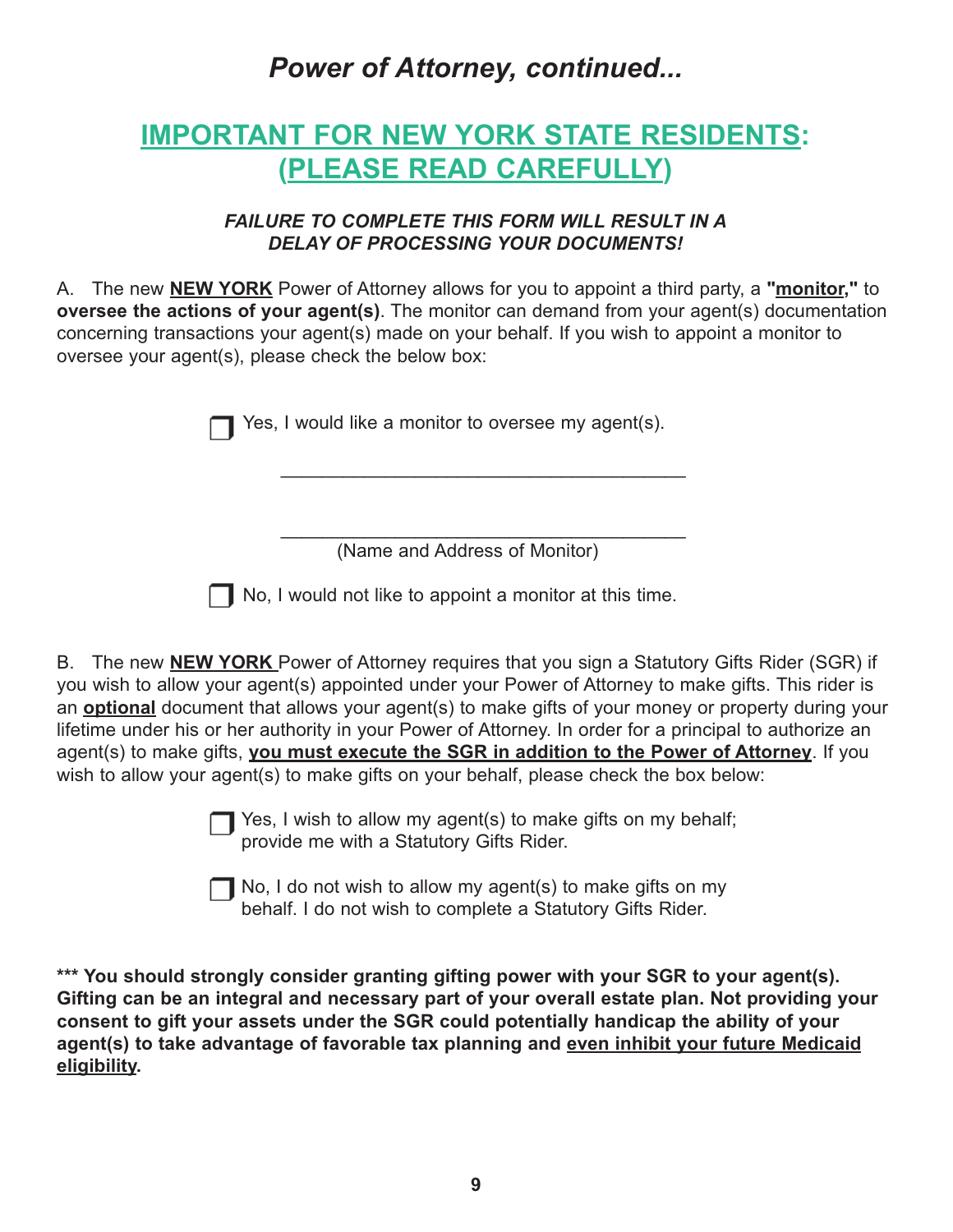## **Sign, Date and Mail**

**If you are a Voluntary Legal Service Plan participant** (i.e. you purchased the Plan) and would like additional documents for your spouse/domestic partner, or other covered dependents (see your Certificate of Coverage), please check the appropriate box below and enclose any applicable payment with this Legal Security Package:

- □ Spouse/Domestic Partner Reciprocal Legal Security Package -  $$100$  - includes simple will, health care proxy, living will & power of attorney.
- $\Box$  Additional Legal Security Package \$100 includes simple will, health care proxy, living will & power of attorney.

Signature of spouse or domestic partner if reciprocal documents are requested.

 $\mathcal{L}_\text{max}$  , and the contract of the contract of the contract of the contract of the contract of the contract of

**If you are a Group Access Legal Service Plan participant** (i.e. your local union, benefit fund or employer purchased the Plan for your group) and would like additional documents for your spouse/domestic partner (for reciprocal documents, please check the appropriate box and include your spouse/domestic partner's signature), or other covered dependents (see your Certificate of Coverage), please check the appropriate box below and enclose any applicable payment with this Legal Security Package:

- $\Box$  Legal Security Package Free includes a simple will, health care proxy, living will & power of attorney **if** you are in your **second subsequent Plan year** and did not utilize the documents in the prior Plan year.
- □ Additional Legal Security Package over plan allowance -  $$100$  - includes simple will, health care proxy, living will & power of attorney.
- simple will, health care proxy, living will  $\&$ power of attorney – **if** your Group Plan provider has elected to enroll in the coverage with a two-year agreement and you haven't exceeded your three included  Legal Security Packages.  $\Box$  Legal Security Package – Free – includes

Signature of spouse or domestic partner if reciprocal documents are requested.

 $\mathcal{L}_\text{max}$  , and the contract of the contract of the contract of the contract of the contract of the contract of

**If you are a Group Prepaid Legal Service Plan participant** (i.e. your local union, benefit fund or district purchased the Plan for your group) and would like additional documents for your spouse/domestic partner (for reciprocal documents, please check the appropriate box and include your spouse/domestic partner's signature), or other covered dependents (see your Certificate of Coverage), please check the appropriate box below and enclose any applicable payment with this Legal Security Package:

- -& power of attorney, if you have not Security Packages. The 100 includes simple will be simple with the simple will, health care proxy, health care proxy,  $\frac{1}{2}$ exceeded your Plan provided Legal
- $\Box$  Legal Security Package Free includes  $\Box$  Additional Legal Security Package over simple will, health care proxy, living will, plan allowance - \$100 - includes simple will, health care proxy, living will & power □ Additional Legal Security Package over plan allowance - \$100 – includes simple of attorney.

Signature of spouse or domestic partner if reciprocal documents are requested.

 $\mathcal{L}_\text{max}$  and the contract of the contract of the contract of the contract of the contract of the contract of

**Please note:** All documents in each Legal Security Package must be prepared for the same individual.